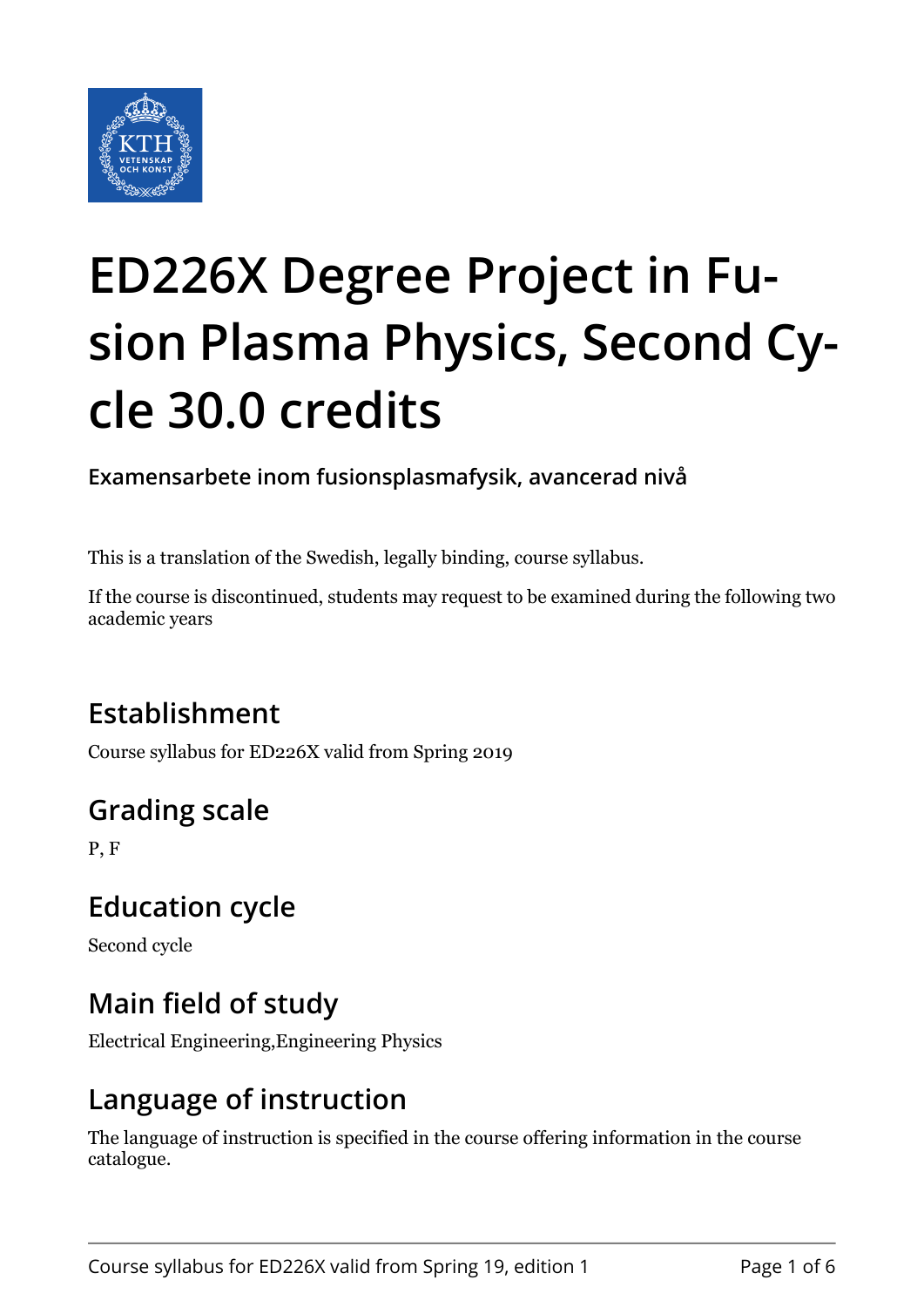## **Intended learning outcomes**

The aim of the degree project (1) is for the student to apply and deepen knowledge, understanding, abilities and approach within the context of the program area. The degree project should be carried out at the end of the masters program and provide a specialised study and synthesis of earlier acquired knowledge. In the degree project, both technical/scientific content and method are emphasised.

After having completed the degree project, the student shall demonstrate the knowledge and skills required to work independently as a graduate engineer, as detailed in the national goals specified in the Higher Education Ordinance for the Degree of Master of Science in Engineering, as well as for the Degree of Master of Science. These include:

- considerably advanced knowledge within the program's main field of study/specialisation, including advanced insight into current research and development work,
- specialised knowledge of method within the program's main field of study/specialisation,
- the ability to participate in research and development work and so contribute to the advancement of science
- demonstrate, with a comprehensive approach, the ability to critically, independently and creatively identify, formulate, analyse, assess and deal with complex phenomena, issues and situations even with limited information,
- the ability to plan and with adequate methods carry out advanced tasks within given parameters, as well as the ability to evaluate this work,
- the ability to create, analyse and critically evaluate various technological/architectural solutions,
- the ability to integrate knowledge critically and systematically, as well as the ability to identify the need for additional knowledge,
- the ability to identify within the framework of the degree project, the role of science and the role of the engineer in society
- the ability to identify within the framework of the specific degree project, which issues need to be adressed in order to respect relevant dimensions of sustainable development, and
- the ability, within the framework of the degree project, to assess and show awareness of ethical aspects of research and development as regards means, methods and results of the degree project
- to orally and in writing be able to clearly present and discuss one's conclusions, as well as the science and reasoning these are based on.

[1] Also referred to as independent project

#### **Course contents**

Before beginning work with the degree project, the student must have identified an appropriate subject or task for such a project and must have presented a project proposal to the examiner for approval. The project must be chosen, so that it is a natural progression of the knowledge and skills that have been acquired during the program of studies, and if such is the case, from the specialisation pursued by the student.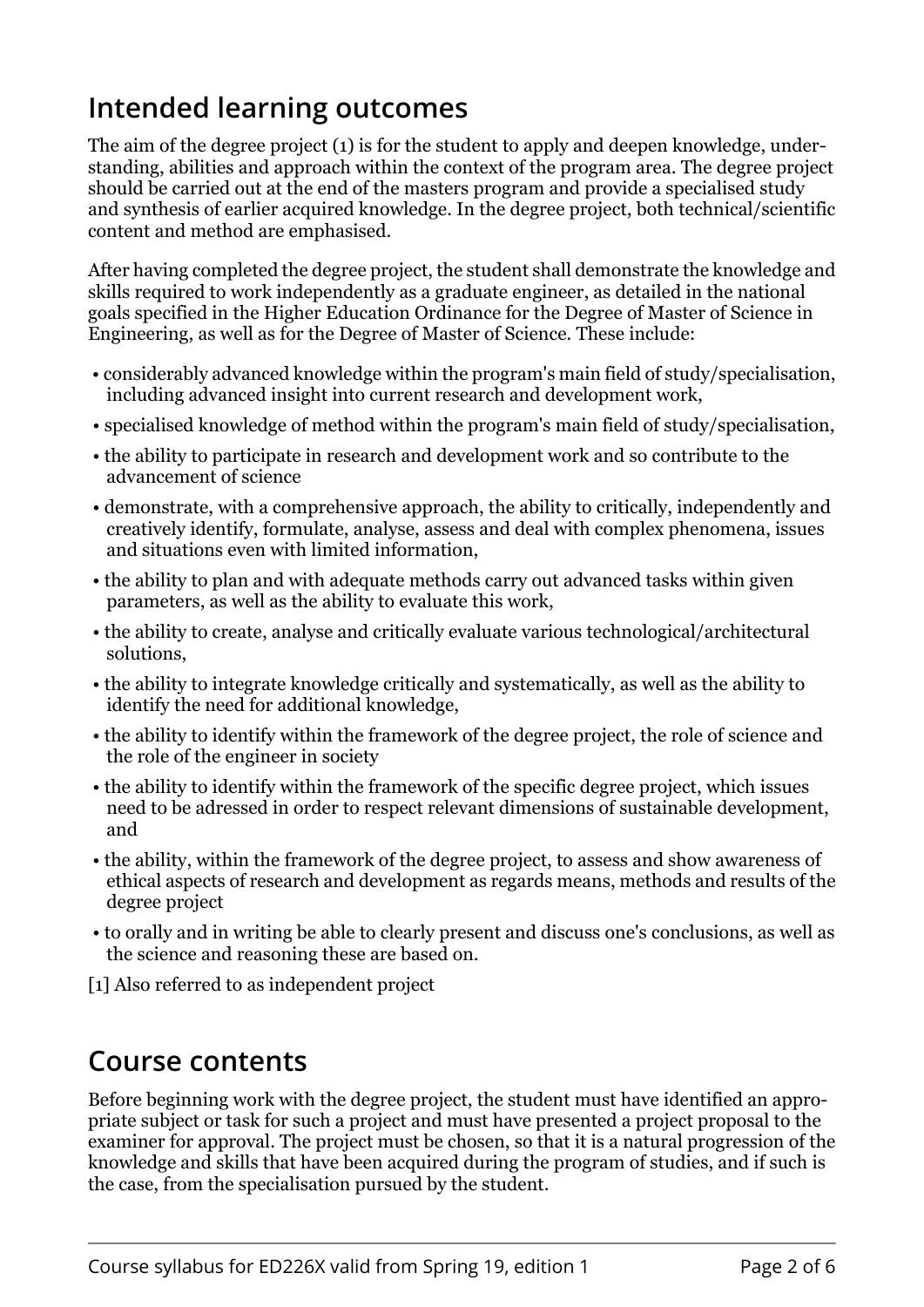The student must write an individual plan for the degree project which specifies the problem description or task undertaken as well as the conditions for carrying out the work. The individual plan for the degree project should contain background information including a problem description and scientific questions, purpose, objective, limitations, relevance of the project [1], methods and time plan for the completion of the degree project. The plan should also include a brief self-reflection where the student gives an account of his or her knowledge and ability to complete the project [2]. The individual plan for the degree project shall be approved by the examiner.

The student carries out an in-depth preliminary study including discussion of choice of method and theoretical background as well as a literature survey which serves as part of a draft of a preliminary version of the written degree project report.

The student carries out an individual independent project, where knowledge and methods from the program of education are applied.

The student plans and carries out an oral presentation and defence of his or her degree project.

The student carries out an oral and written review of another degree project on the same level.

The student writes and presents a written degree project report, where the student clearly presents and discusses his or her conclusions from the degree project and the knowledge and reasoning that support them.

The student carries out a self-assessment of the degree project according to the model of "Assessment of the quality of degree project for Degree of Master of Science in Engineering and Degree of Master of Science".

[1] Relevance here means relevance in relation to the program of education, current research and development, in relation to the specialisation that the student is studying as well as relevance for stakeholders and society.

[2] The student should submit a draft of this part together with the initial project proposal prior to admission to the Degree Project course. A plan for completion of outstanding incomplete courses neccessary for the program of education should be included in the plan for the degree project. All courses must be completed by the time the degree project is finished, at the latest.

# **Disposition**

- The degree project is an individual independent project that is carried out by one student. Although several students may work within the same project, it shall result in individual reports, where each report must satisfy the requirements for a degree project.
- The student must contact an appropriate examiner before starting work on the project. Alternatively, the director of studies for degree projects or programme co-ordinator may propose an examiner.
- The student makes a brief written proposal which describes the project. The written proposal shall be attached to the registration documentation. The written proposal shall contain background information, purpose, objective and method.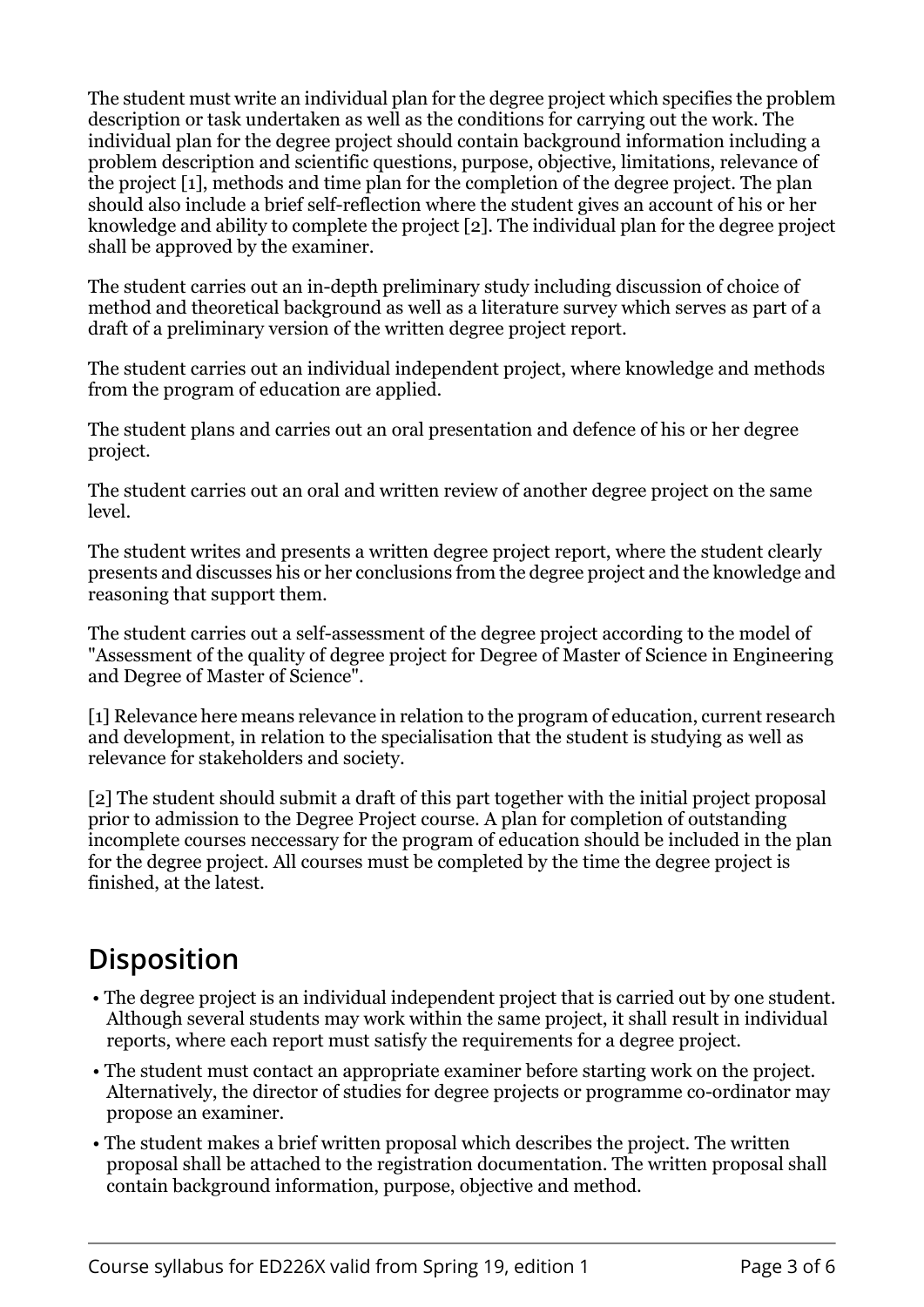- The examiner verifies that the students satisfy the general and specific prerequisites for the degree project and that the proposed degree project will satisfy expected learning outcomes for a degree project. The examiner verifies that the degree project falls within the degree programme's subject area and that the issues studied show appropriate educational progress. The examiner signs the documentation for registration [1].
- The examiner appoints a supervisor at KTH and, where it is neccessary, an on-site supervisor, in consultation with the director of studies for degree projects.
- When the examiner has approved the project proposal the degree project is then registered (as a course). [2].
- The student writes a detailed individual plan for the degree project [3] which is turned in to the examiner for approval.
- The student makes a preliminary study, investigation into and choice of method, as well as a literature survey, which are handed in to the supervisor at KTH for approval.
- During the course of the degree project, while working independently, the student shall report regularly (at least every second week) on progress to the supervisor at KTH.
- During the degree project, the student shall continuously document the work in writing and work on the preliminary version of the written report.
- When the supervisor at KTH deems that the student has achieved the objectives, according to the plan for the degree project, and that the preliminary written report is of high quality, the student shall write a self-assessment of the degree project according to the model for "Assessment of the quality of degree project for Degree of Master of Science in Engineering and Degree of Master of Science". The supervisor gives feedback on the self evaluation, and the student is given opportunity to remedy any deficiencies.
- The report and self evaluation shall be submitted to the examiner for preliminary approval, together with a summary of the KTH supervisor's assessment of the degree project report, according to the template for "Assessment of the quality of the degree project".
- The student must agree with another student presenting a degree project on the same level, to lead a public discussion on the degree project. Each student must lead discussion of another students presentation and report, and have another student to do the same at his or her own presentation. The date for leading this discussion [4] and choice of degree project report to publicly discuss must be approved by the examiner. Each student must carry out an oral and written review of the other student's presentation of his or her degree project. Leading of the public discussion is assessed and approved by the examiner of the student presenting.
- The student shall make an oral presentation and defence of his or her report.
- After the presentation the student presents a final report to the examiner. The student will enclose an updated self-reflection based on the template for the "Assessment of the quality of the degree project for Bachelor and Master of Science degree."
- The examiner is responsible to make sure that the thesis is reviewed for plagiarism.
- The examiner must fill in the template for the "Assessment of the quality of the degree project for Bachelor and Master of Science degree."
- The grade for the thesis should be decided by a specially appointed teacher (examiner).
- KTH's policy for disclosure is applicable to the thesis and to the publishing of the report. The thesis must be electronically published in Diva according to the rules for electronic publication of theses at KTH.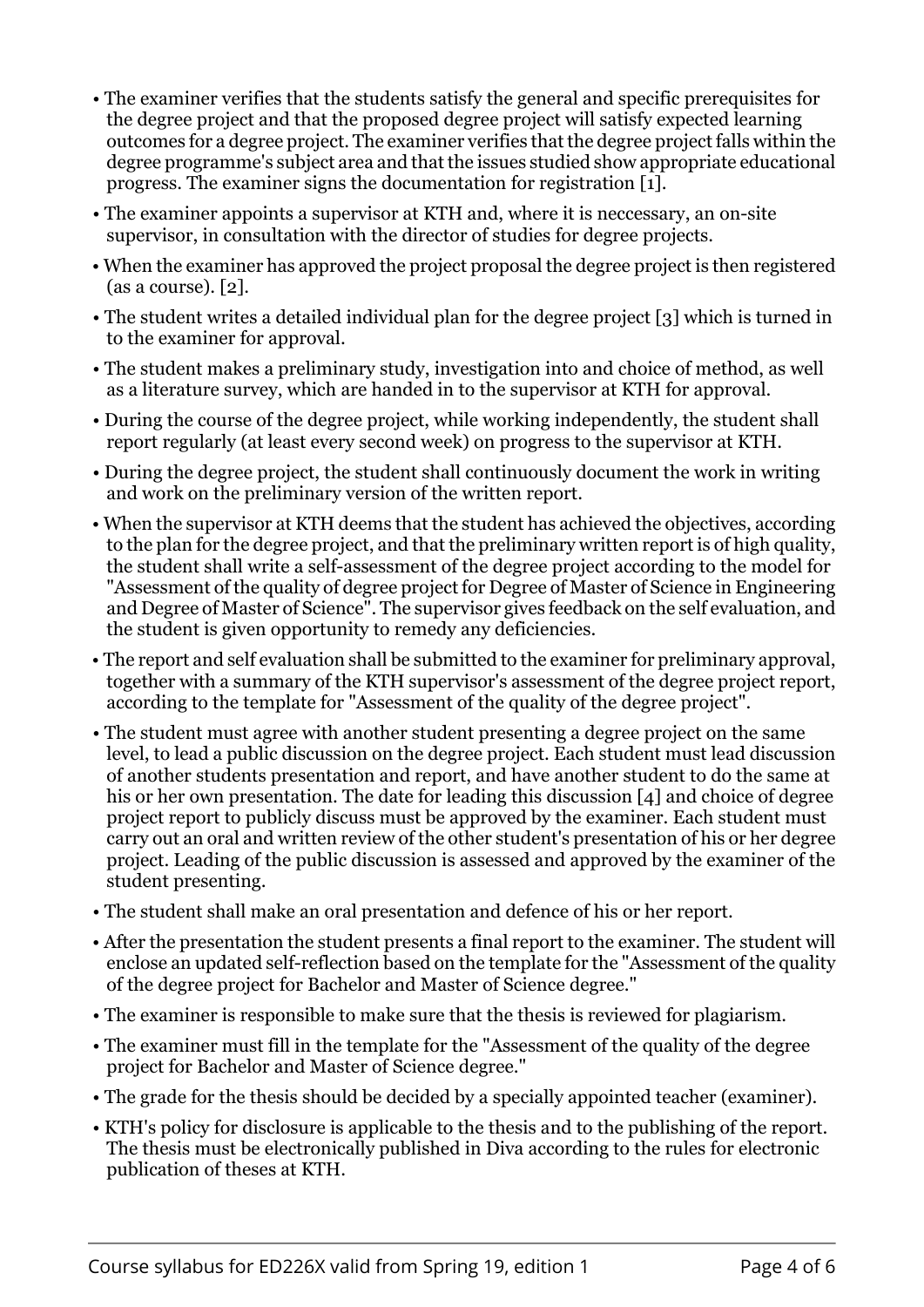[1] The documentation for registration is the documentation on which for course registration is based.

[2] this registration is normally done by the administration.

[3] Please see the the section on Learning activities.

[4] The public presentation may not be held before the student is admitted to the course, and registration is completed.

## **Specific prerequisites**

- All courses required for the Degree of Bachelor and a minimum of 60 credits of courses for second-cycle studies must be fully completed. These 60 credits should include all courses in the program [1] relevant to the degree project and a course in theory of knowledge.
- A course in scientific methodology must be finally reported as completed with a passing grade.

(1) or programs, when the student is enrolled in both a program for engineering and a master program.

## **Examination**

• XUPP - Degree Project, 30.0 credits, grading scale: P, F

Based on recommendation from KTH's coordinator for disabilities, the examiner will decide how to adapt an examination for students with documented disability.

The examiner may apply another examination format when re-examining individual students.

# **Other requirements for final grade**

- An individual plan for the degree project
- Active attendance at two oral presentations of degree projects for second-cycle studies.  $\lceil 1 \rceil$
- Preliminary study, discussion of method choices and literature survey
- Self-assessment report
- Oral presentation
- Written and oral review of another student's degree project on second-cycle level
- Written report with summary/abstract in both Swedish and English

Requirements for degree projects specified by KTH's regulations, as well as all requirements stated here must be fulfilled within a year from the start of the degree project. Otherwise, the degree project will be ended with a failing grade, except in case of special circumstances.

[1] It is recommended that active attendance at oral presentations take place early in the process. Credit may be given for this element if it has been included in earlier courses.